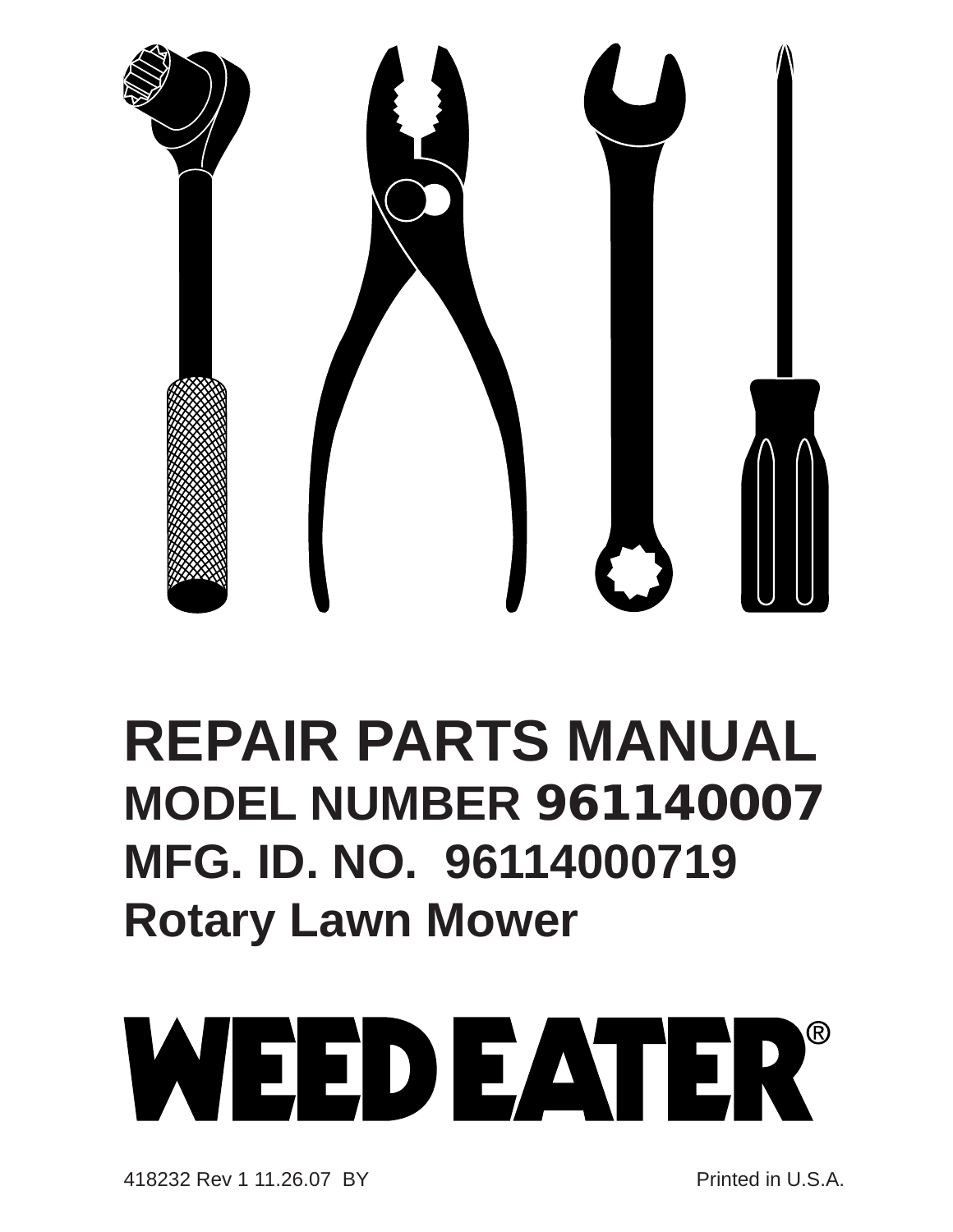

2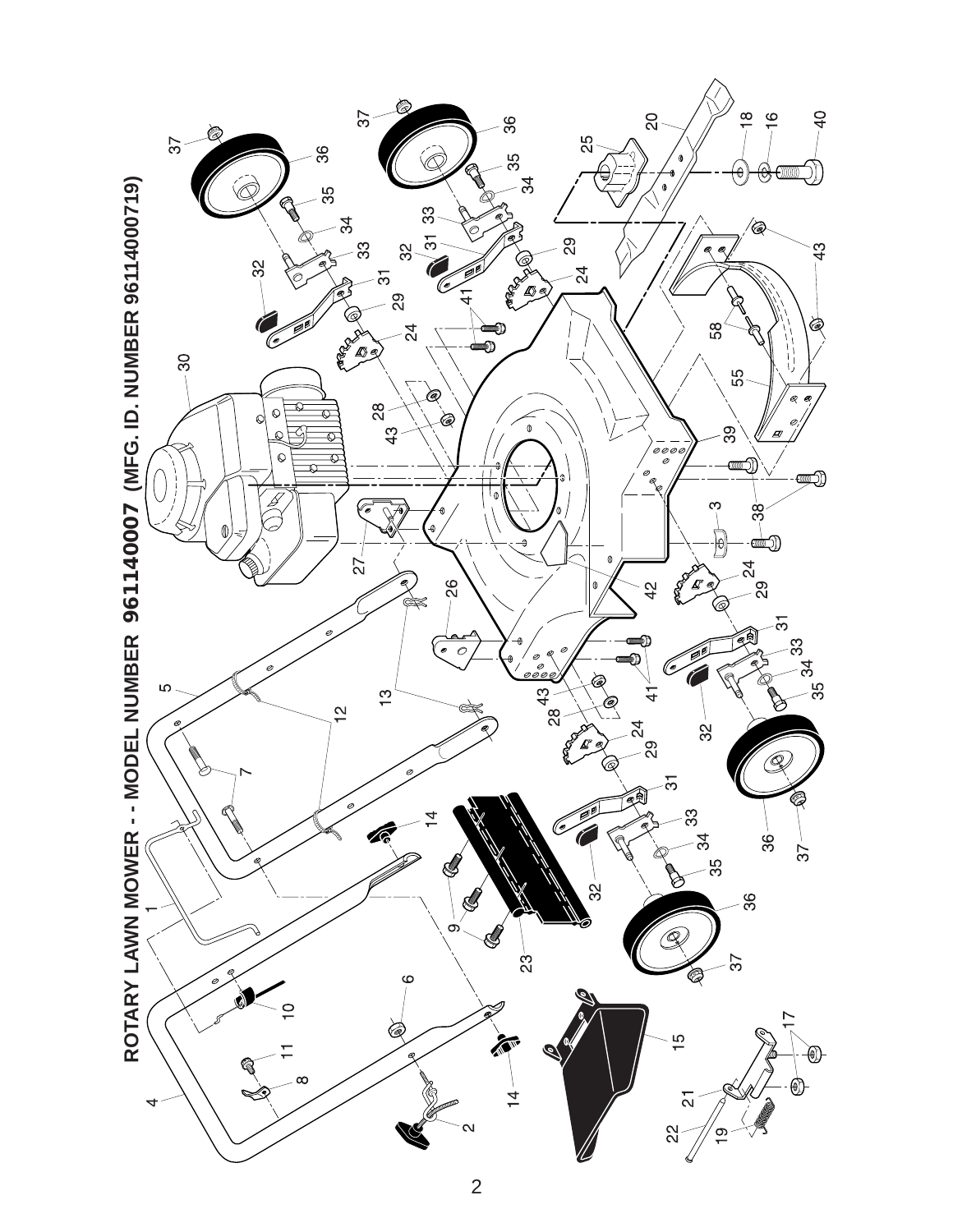| <b>DESCRIPTION</b>                    | Handle Bracket Assembly, RH | Handle Bracket Assembly, LH | Washer, Flat  | Spacer       | Engine, Briggs & Stratton, Model Number 9S502 | (For engine service and replacement parts, | call Briggs & Stratton at 1-800-233-3723) | Selector Spring  | Selector Knob                      | Axle Arm Assembly         | Washer, Curved, Cylindrical | Shoulder Bolt  | Wheel and Tire Assembly | Nut, Hex     | Hex Head Thread Rolling Screw 3/8-16 x 1-1/8 | Lawn Mower Housing         | Hex Head Screw 3/8-24 x 1-3/8 Grade 8 | Thread Cutting Screw 5/16-18 x 3/4 | Danger Decal   | Locknut, Hex 3/8-16 | Baffle, Front    | Pop Rivet    | Warning Decal (not shown) | Operator's Manual, English | Operator's Manual, Spanish | Repair Parts Manual, English |
|---------------------------------------|-----------------------------|-----------------------------|---------------|--------------|-----------------------------------------------|--------------------------------------------|-------------------------------------------|------------------|------------------------------------|---------------------------|-----------------------------|----------------|-------------------------|--------------|----------------------------------------------|----------------------------|---------------------------------------|------------------------------------|----------------|---------------------|------------------|--------------|---------------------------|----------------------------|----------------------------|------------------------------|
| PART<br>$\dot{Q}$<br>KEY<br>$\dot{2}$ | 170345X479<br>88            | 170346X479<br>27            | 61537<br>28   | 401629<br>29 | $\infty$                                      |                                            |                                           | 401621X004<br>31 | 87877<br>32                        | 401179X004<br>33          | 401630<br>34                | 401638<br>35   | 193850X617<br>36        | 409148       | 150406<br>38                                 | 414790<br>39               | 851084<br>$\overline{4}$              | 149741<br>$\ddot{t}$               | 404763<br>42   | 73930500<br>43      | 700839X479<br>55 | 128415<br>58 | 404764                    | 193732                     | 193735                     | 418232                       |
| <b>DESCRIPTION</b>                    | Control Bar                 | Rope Guide                  | Engine Washer | Jpper Handle | -ower Handle                                  | Nut, Hex                                   | $1 - 3/4$<br>Handle Bolt 5/16-18 x        | Up-Stop Bracket  | Hex Washer Head Screw #10-24 x 1/2 | Engine Zone Control Cable | Screw                       | Wire Tie       | Hairpin Cotter          | Knob, Handle | Discharge Guard                              | 3/8<br>Helical Lock Washer | Locknut, Hex 1/4-20                   | Hardened Washer                    | Torsion Spring | Blade, 20"          | Hinge Deflector  | Hinge Rod    | Rear Deflector            | Wheel Adjusting Bracket    | <b>Blade Adapter</b>       |                              |
| PART<br>NO.                           | 194176X428                  | 94788                       | 851201X004    | 194180X479   | 51590X479                                     | 132004                                     | 191574                                    | 86899X004        | 189241                             | 62778                     | 750634                      | 66426          | 51793                   | 189713X428   | 412277X428                                   | 850263                     | 73800400                              | 851074                             | 411832         | 145106              | 88602            | 50215        | 189240                    | 407494X005                 | 850977                     |                              |
| KEY<br>NO.                            |                             |                             |               |              |                                               |                                            |                                           |                  |                                    |                           |                             | $\overline{2}$ |                         |              |                                              |                            | $\circ$ $\sim$ $\infty$               |                                    | ္င             | 20                  |                  |              |                           |                            | 25                         |                              |

**ROTARY LAWN MOWER - - MODEL NUMBER 961140007 (MFG. ID. NUMBER 96114000719)**

ROTARY LAWN MOWER - - MODEL NUMBER 961140007 (MFG. ID. NUMBER 96114000719)

**IMPORTANT:** Use only Original Equipment Manufacturer (O.E.M.) replacement parts. Failure to do so could be hazardous, damage your lawn mower and void your warranty.<br>IMPORTANT: Use only Original Equipment Manufacturer (O.E **IMPORTANT:** Use only Original Equipment Manufacturer (O.E.M.) replacement parts. Failure to do so could be hazardous, damage your lawn mower and void your warranty.**NOTE:** All component dimensions given in U.S. inches. 1 inch = 25.4 mm.